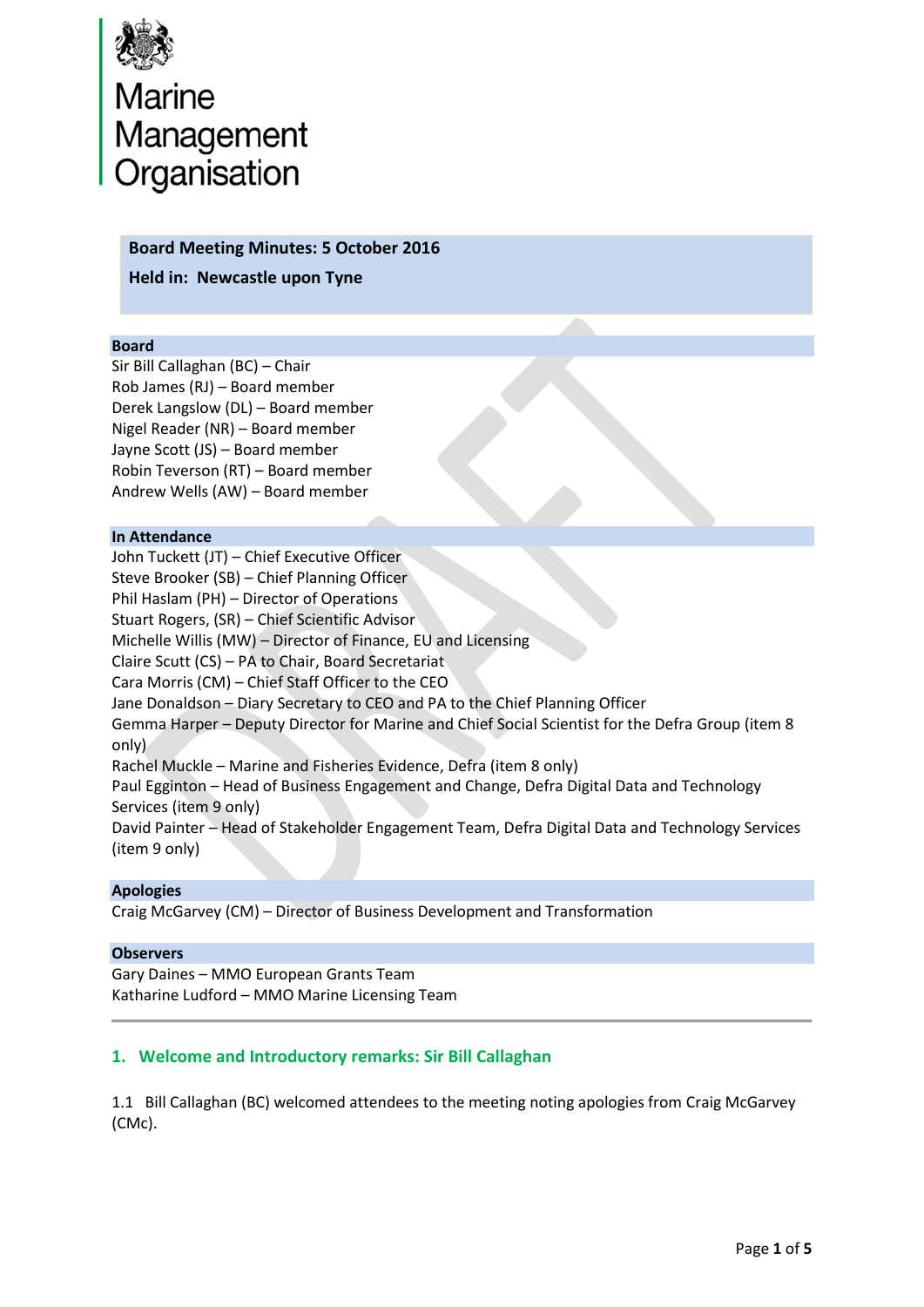# **2. Declaration of Interests**

2.1 BC invited attendees to declare any interests. Robin Teverson's (RT) interest as Chair of a Select Committee on EU, Energy, Environment and Fisheries was noted. RT advised the Board that the Select Committee was leading an inquiry into 'Brexit' and Fisheries policy. Nigel Reader's (NR) standing interests in Natural England (NE), Natural Resources Wales (NRW), Joint Nature Conservation Committee (JNCC) and as an ex-officio member of the Defra ARC were also noted. NR updated that from 1 September 2016 he had become an independent member of JNCC's Audit and Risk Assurance Committee (having previously attended under NRW sponsorship and advised that he had acted as temporary Chair of the Animal and Plant Health Agency (APHA) ARAC on 6 September 2016 whilst recruitment was on-going.

# **3. Minutes of the 5 July 2016 Board meeting including actions update**

3.1 BC invited attendees to raise any points of accuracy in respect of the 5 July 2016 meeting. The minutes were confirmed as an accurate record of discussions.

3.2 The Board discussed the recorded actions as follows:

## *Action: 50/03: An update to be provided to the Board on audits which have attracted a 'limited' assurance rating.*

3.3 NR confirmed that the Audit and Risk Assurance Committee (ARAC) would be standing over this action for Board assurance. NR also advised that a standing agenda item on implications from Britain's exit from the European Union had been added to the ARAC forward look.

# **4. Engagement Framework for 25 year Environment Plan**

4.1 The Chair welcomed Gemma Harper (GH) and Rachel Muckle (RM) to the meeting who gave presentations to the Board on the '25 year Environment Plan' engagement framework and the 'Pioneer Project' respectively.

4.2 GH outlined the engagement plan, and set the context and ambition for the 25 year Environment Plan which was: "For the country will be a healthy, beautiful place to live, work and bring up a family and for ours to be the first generation to leave the environment in a better state than we found it".

4.3 GH advised that the EU Referendum result had caused the Engagement Plan to be revisited however the Secretary of State and Minister remained very engaged with the Plan and were keen to publish the framework in the autumn. GH advised, following a question from NR, that a specific timeframe had not yet been finalised.

4.4 RM gave further detail on the Marine Pioneer Project which she described as one project on two sites in North Devon and East Anglia which would focus on inshore MPA management and were expected to last for approximately three years.

4.5 RM expressed an interest in suggestions from the Board in relation to financing and thoughts on how the project would develop.

4.6 Rob James (RJ) asked how GH and RM saw the Pioneer Project playing out alongside Marine Planning and how if they had identified innovative sources of funding.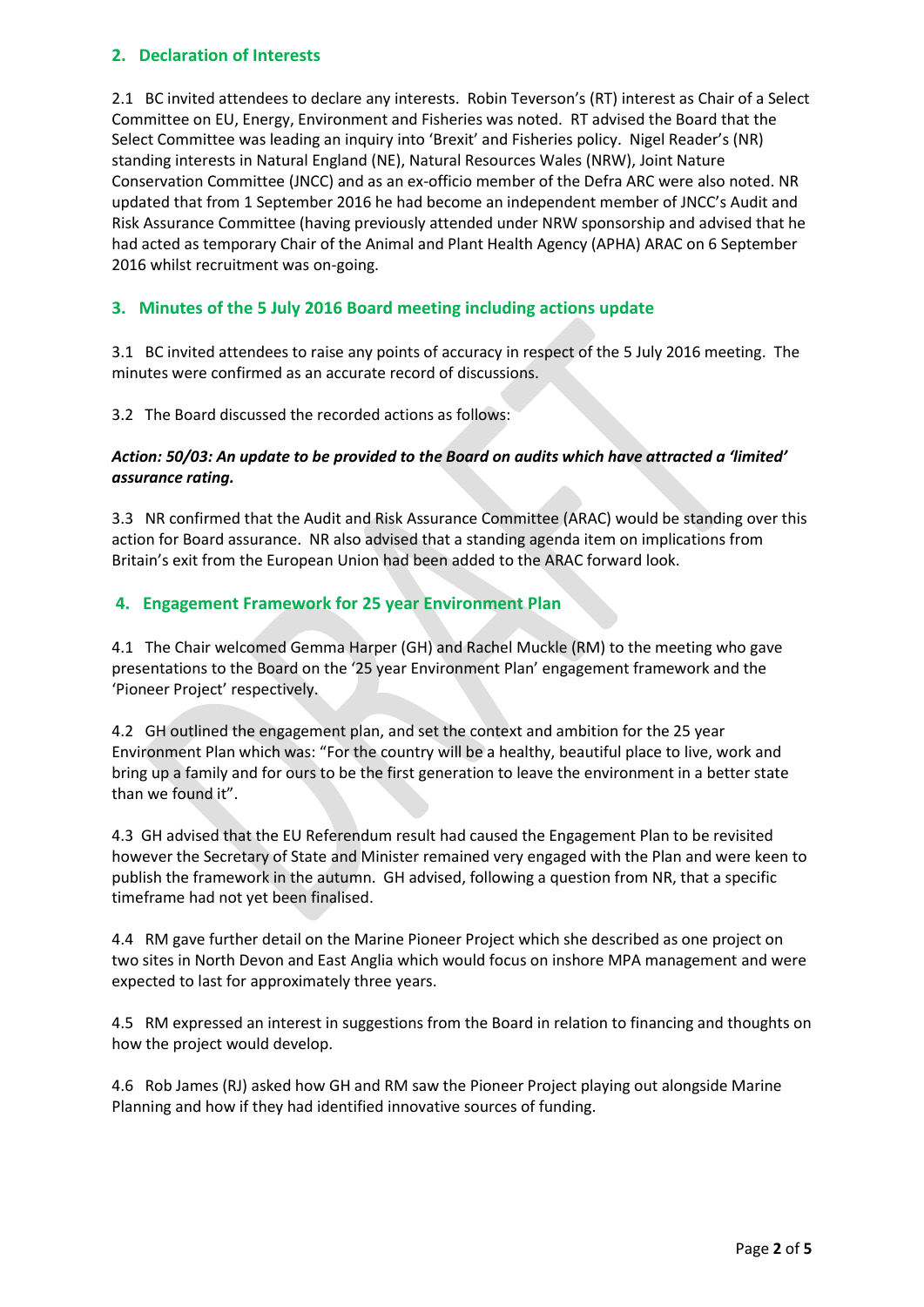4.7 GH responded to confirm that one part of the project would be in the Eastern Area, which has a marine plan although they had considered the project in the South may have hindered progress with the marine plan. GH agreed that they would be open to all potential financial opportunities.

4.8 The Board engaged in discussion and expressed concern as to whether the activities of the Pioneer Project may duplicate the work already being progressed by the MMO's marine planning team and by the IFCA's in the delivery of their statutory duties.

4.9 RT raised the difficulty of getting visibility in other departments and enquired how we would get continued commitment from across government.

4.10 GH confirmed that a number of departments had an interest in the marine space and there was on-going exploration as to how the Marine Pioneer project could connect to a recently launched cross government project looking at the future of our seas.

4.11 Michelle Willis (MW) commented that developers in the private sector may have an interest in becoming involved and it would be a key resource to tap into.

4.12 DL enquired as to the boundaries and whether this was an England only programme. GH confirmed this was the case. DL expressed a concern that the project could lack coherence.

4.13 The Chair thanked GH and RM for the information presented. GH agreed to return to a subsequent Board meeting.

# **5. Defra ICT Strategy**

5.1 The Chair welcomed Paul Egginton (PE) and David Painter to the meeting who presented Defra's Digital Transformation Strategy to the Board.

5.2 PE introduced the strategy which he described as 'enabling Business Change to align with the Defra 2020 strategy' and adhering to strategic design principles. PE advised that by 2020 Defra had an ambitious target to reduce its overall cost of ICT by £93m a year.

5.3 PE stated that the ambition was that the strategy would empower cultural change in Defra in order to: Succeed in achieving day-to-day outcomes, Become an open data organisation, Implement far-reaching changes across its business, improve the experience of our customers and Deliver savings in line with the 2015 Spending Review.

5.4 BC enquired as to whether the expected savings were realistic. PE advised that significant capital funds were available to invest in cultural change.

5.5 JS asked about the approach to HR/Workforce Strategy which she saw as a big challenge to get right. PE confirmed that he had strengthened the HR lead and was close to and hardwired into the Defra Transformation Programme.

5.6 The Board discussed how Brexit, Engagement and a reluctance to embrace IT systems could impact the strategy going forward.

5.7 The Chair thanked PE and DP for their attendance and noted that a paper on MMO ICT requirements would be on the agenda for the November Board meeting.

## **6. CEO and Directors Report**

6.1 JT introduced the CEO and Director report, beginning with CEO key messages to the Board.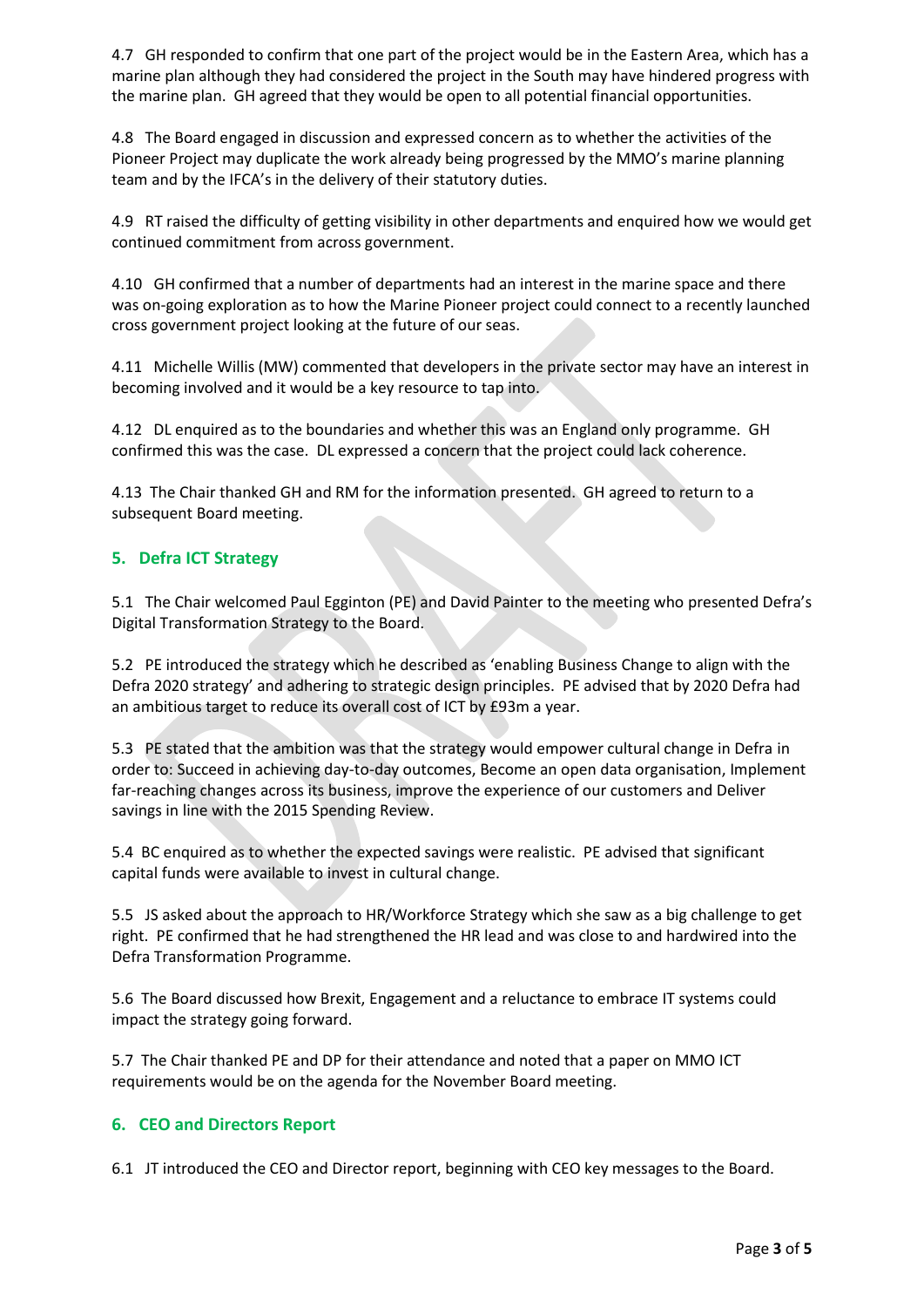6.2 NR enquired about the recorded incidences of near hits in relation to Health and Safety reporting, remarking that these appeared low. JT confirmed that staff are actively encouraged to report near hits and agreed to discuss this issue further with the Head of HR and the Health, Safety and Wellbeing Business Partner.

6.3 The Board noted that income had been higher than expected in August. MW confirmed that some changes in the recording of billable and non-billable work had been made as well as ensuring Tier 3 was better structured.

6.4 RT commented on the positive work of the EMFF team and asked for thanks to be passed on to the team.

6.5 The Board engaged in discussions on the Licensing Improvement Project and developments in relation to charging and scientific advice.

6.6 Stephen Brooker (SB) advised the Board that the South Plan had received approval from the Secretary of State to go out to public consultation.

#### **Action: 51/03: JT to discuss mechanisms for encouraging staff to report near hits with HR team**

## **7. Summary of Legal Work**

7.1 JT introduced a paper to bring the Board up to date on the work of the Legal Team in 2016/17 and to share objectives for 2016/17.

7.2 JT highlighted the results from the Legal team Survey, the efficiencies in budget achieved and the progress and the performance against key performance indicators.

7.3 NR commented on the tremendous achievement since 2014 and highlighted the substantial assurance rating the team had achieved in relation to a recent audit into Legal Procurement.

7.4 The Chair thanked JT for the update and asked for the Board's appreciation to be passed on to the team.

#### **8. Integrated Management System Update**

8.1 JT presented a paper to the Board to update on the current position in relation to the Integrated Management System (IMS).

8.2 JT highlighted the progress to date in the phased implementation of the IMS and the benefits realised including training staff members as internal auditors, continuous improvement in Licensing and the achievement of ISO status.

8.3 NR noted the proposal to bring updates regarding the sharing and progressive coordination of audit programmes to the ARAC and confirmed ARAC would be happy to receive this.

8.4 The Chair noted the update and asked for thanks to be passed on to the team.

## **9. Board and Committee Forward Look**

9.1 The Board and Committee noted the Forward Look to December 2016 and noted the confirmed dates for Board and ARAC meetings throughout 2017.